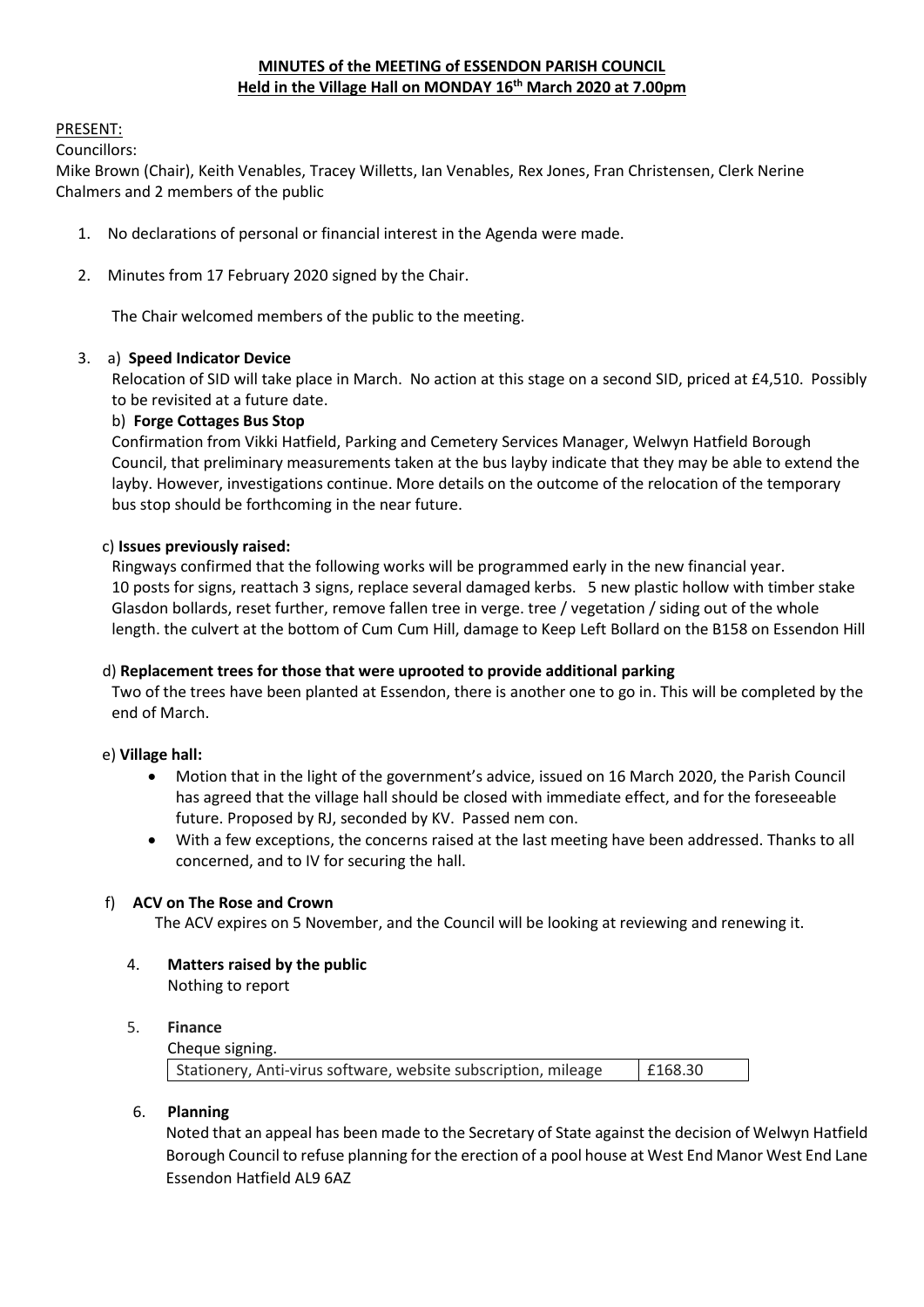### 7. **Correspondence**

- a) Email from resident regarding blocked drains on West End Lane problem has been reported
- b) Consultation documents received for revised draft WHBC District Plan 2020 available for viewing via a link on the Parish Council website, or by arrangement with the Parish Clerk. MB reported that no new sites were proposed for Essendon.
- c) Response from Welwyn Hatfield Council to the request that the council empty the playground bin was that the playground is not maintained by the council, so the bin is not their responsibility and they won't empty it. Clerk to follow up since up to 2 years ago, the bin was emptied by the Welwyn Hatfield Council
- d) Rospaplay safety inspection of the playground has been booked for May. RJ will check maintenance, and items on last year's report, including spica and signage.

### 8. **Any Other Business**

- a) IV reported that the Village Fete has been cancelled in view of the uncertainties leading up to it.
- b) VE Day celebrations will follow government guidelines. (post meeting note this has been cancelled)
- c) Gas cover on the pavement outside 27 Glebe Cottages AL9 6HQ is damaged clerk to report to the Gas company.
- d) Manhole cover on the verge on School Lane is rusty and damaged clerk to report
- e) Village Hall committee will spend £15,000 on refurbishing the floor. Clerk to investigate possible grants for refurbishing the kitchen. Work booked for August.
- f) Chair has requested quotes for building surveys from 3 local companies:

Westside Services, Hertford Grafton Builders Consultancy, Hertford Lake Associates, Hoddesdon

# 9. **Date of next meeting**

Original proposed dates for meetings to the end of 2020

| 20 April     | <b>Annual Parish meeting</b>                                          |
|--------------|-----------------------------------------------------------------------|
| 27 April     | Parish Council meeting (chaired by IV)                                |
| 18 May       | Annual Meeting of the Full Council (Election of Chair and Vice Chair) |
| 15 June      | Parish Council meeting - audited accounts presented                   |
| 20 July      | Parish Council meeting                                                |
| 21 September | Parish Council meeting                                                |
| 19 October   | Parish Council meeting                                                |
| 16 November  | Parish Council meeting                                                |

Following Government Guidelines, all meetings up to and including 20 July 2020 will be suspended. Where necessary, business will be conducted by email or video conferencing. Proposed that Chair and Vice Chair will be empowered to take necessary decisions to keep the workings of the council running. Proposed by RJ and seconded by TW. Passed nem con.

# 10. **Effects of Covid-19 on the village.**

a) The chair commended the group that has set up a help line for people in the village needing support. See copy of letter below.

b) There is a need to identify people who are vulnerable and may need assistance. KV to ask WI members to assist with identifying this group, and the chair will request that the church also assists to ensure that anyone needing help can access it.

- c) The Parish Council will assist where necessary.
- d) The Hall Phone will be handed to the volunteer group so that people in the village can make contact.

#### **Meeting closed at 8:00 pm**